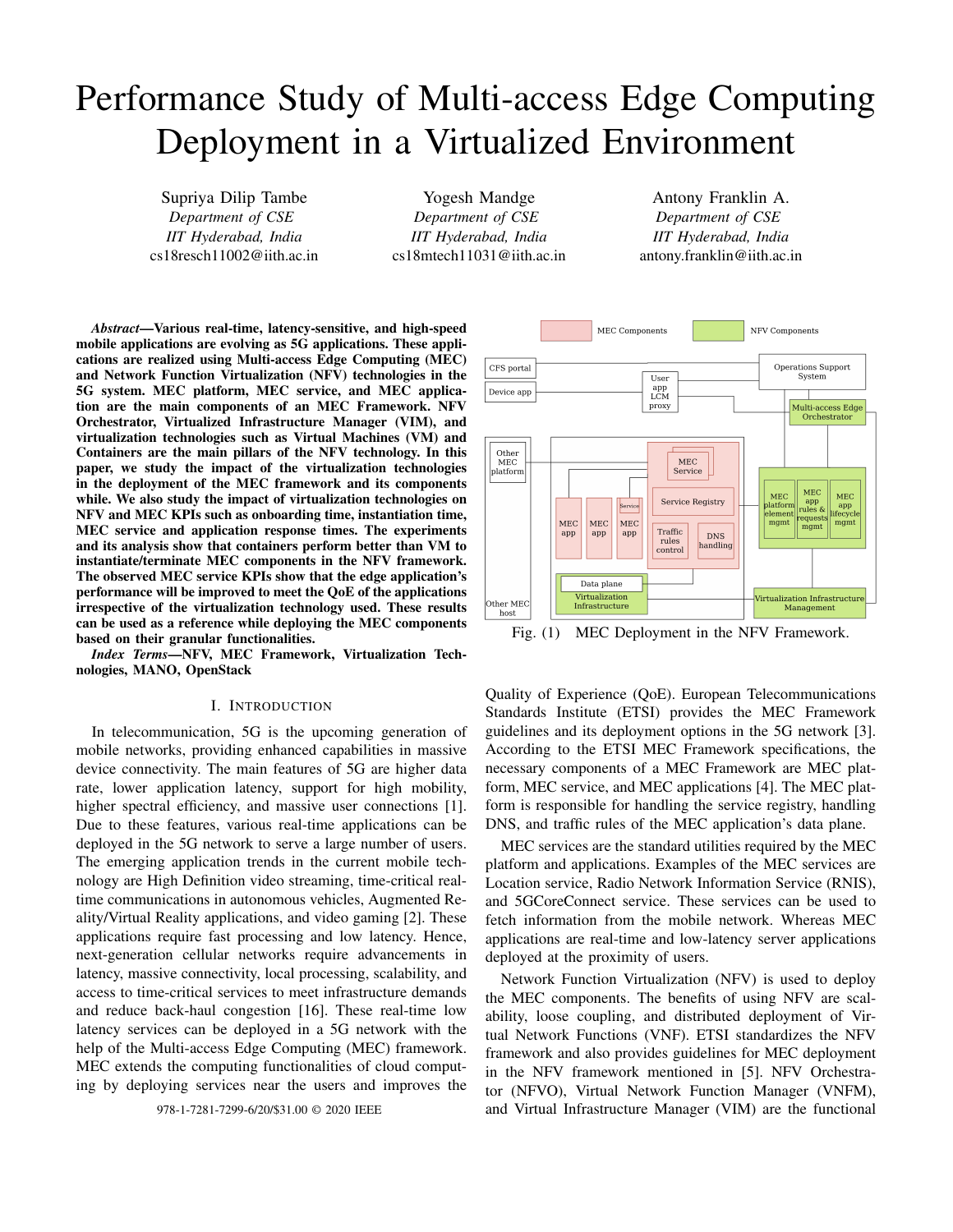

Fig. (2) Experimental Setup.

blocks of the NFV Management and Orchestration (MANO) framework. The NFVO is the central repository, which keeps records of VNF packages' instances, Network Service (NS) packages. The VNFM hosts MEC components and handles the lifecycle of VNFs. These VNFs are deployed using virtualization technologies such as Virtual Machines (VM) and Docker containers. VIM provides and manages the physical resources such as compute, storage, and network to deploy VNFs. Using NFV MANO, applications can be deployed in an ad-hoc and distributed manner. Fig. 1 shows the integration of MEC components in the NFV framework.

There are several open-source implementations of NFVO, such as ETSI OSM [6], and OpenBaton [7]. OpenStack [9], and OpenVIM [10] are some of the open-source implementation of VIMs. VMs and Docker containers are the leading virtualization technologies used to deploy VNFs. Whereas, Docker Swarm and Kubernetes [12] are used to orchestrate Docker containers. VMs are the primary component used in the cloud computing paradigm for the deployment of VNFs. As VMs come with their own Operating System (OS), it can be installed on bare metal or OS with a hypervisor's help. Due to the presence of guest OS, the deployment time and size of VMs is usually large. Docker containers are used as an alternative to VMs. The Docker container images contain only the libraries that are not part of the host OS, leading to small in size, portable, and faster deployment than the VMs. However, due to the presence of guest OS in VMs, it provides full isolation between running processes and secure processes compared to Docker containers.

In this paper, we aim to analyze the impact of virtualization technologies on the deployment of the MEC framework. We deploy and analyze the performance of MEC components on two popular VIMs, i.e., OpenStack and Vim-emu [11]. The rest of the paper is organized as follows, Section II describes the work done in performance evaluation of NFV, 5G, and MEC. Section III provides the details about the experimental setup, and Section IV describes the various experiments, results, and its detailed analysis. Section V concludes the paper with the future scope of this work.

# II. RELATED WORK

# *A. 5G and MEC architecture*

ETSI defined a reference architecture for MEC [3], which details the interaction between the MEC platform and the 5G network. It also describes various MEC deployment scenarios. [13] summarizes the various MEC deployment options in both 4G and 5G mobile networks, with the advancements in 5G. From the performance viewpoint, ETSI specifies MEC metrics and guidelines for MEC applications [14]. It covers significance and methods to collect values of various parameters such as Latency, Throughput, Energy efficiency, Resource footprint, and Quality of Service. In [16], the authors summarize the quantitative comparison between VMs and containers, the evolution of MEC, MEC deployment options, and comparison between different NFVOs.

## *B. NFV Components*

The authors in [17] focused on the performance comparison of the NFVOs, OSM, and ONAP with functional and operational KPIs. The functional KPIs considered are the resource requirement to deploy the Orchestrator and the number of VIMs supported while the operational KPIs are the on-boarding time and deployment time. The authors of [18]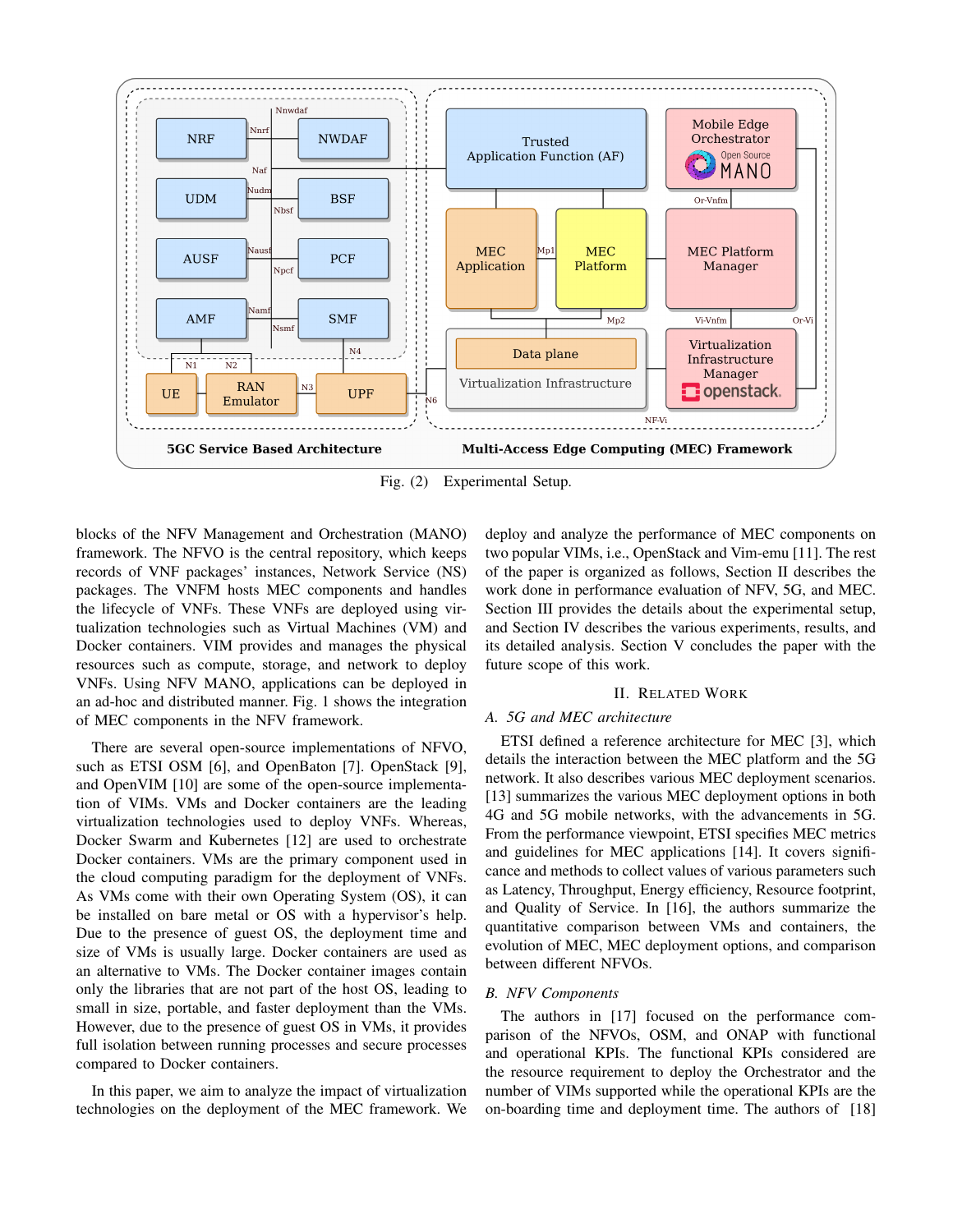

Fig. (3) End-to-end service establishment.

covered the comparison of nine different NFVOs based on the available resource orchestration options and components in the NFV framework. The authors compared OpenStack and OpenVIM using CloudStack benchmarking tool in [19]. Performance metrics considered are VIM architecture, VIM resource requirements, VM image creation time, VM provisioning time based on VM size. The detailed comparison of virtualization technologies such as VM, container, and unikernel is covered in [20]. The authors studied various performance metrics such as request serving rate, average processing delay, CPU utilization, and memory utilization by varying number of requests and request size.

#### *C. MEC application deployment in NFV Framework*

The authors in [21] focused on CPU-intensive VNF deployment, such as a video caching application in the NFV framework. OpenBaton is used as the NFVO, and GPU based VNF deployed to evaluate its performance. Different aspects and issues in the deployment of edge robotics applications are covered in [23]. The authors also discussed the communication issues, workflow issues, and conceptual issues that are useful for validating any use-case deployment in an NFV framework. Deployment of high-quality 4K video streaming applications supporting low-latency in the MANO architecture is described in [22]. NFV-based 4K streaming MEC application and fuzzy moving DASH algorithms are compared for the latency and video segment arrival rates in [22].

In the literature, most work is focused on the general architecture and performance comparison between different NFV components, deployment of MEC applications in the NFV framework. To the best of our knowledge, there is not much work on deploying various MEC components in the NFV framework along with a 5G core network, which plays a vital role in deploying any real-time low-latency applications. Because the control plane communication is performed via these components, the placement and selection of virtualization technology are essential in the MEC framework deployment. Our primary motivation is to identify the research gaps in the deployment of MEC components in an NFV framework, which is done by using a real-time 5G experimental system, as described in the following sections.

# III. DESCRIPTION OF EXPERIMENTAL SETUP

To study the interaction between 5G core entities and MEC components, we developed a 3GPP compliant proprietary implementation of 5GC as shown in Fig. 2. The 5G CN functions are developed using an HTTP/2 based Service-based architecture (SBA) and deployed as a Docker container. Also, to study virtualization technologies' behavior, we deployed the MEC components in the NFV framework using Openstack and vim-emu [11] as a VIM. Application Function (AF), which plays an intermediary role in the communication between 5G core and MEC Platform, is also developed using HTTP/2 libraries. AF also acts as a registered service in the MEC Framework. The MEC platform is developed in HTTP/1.1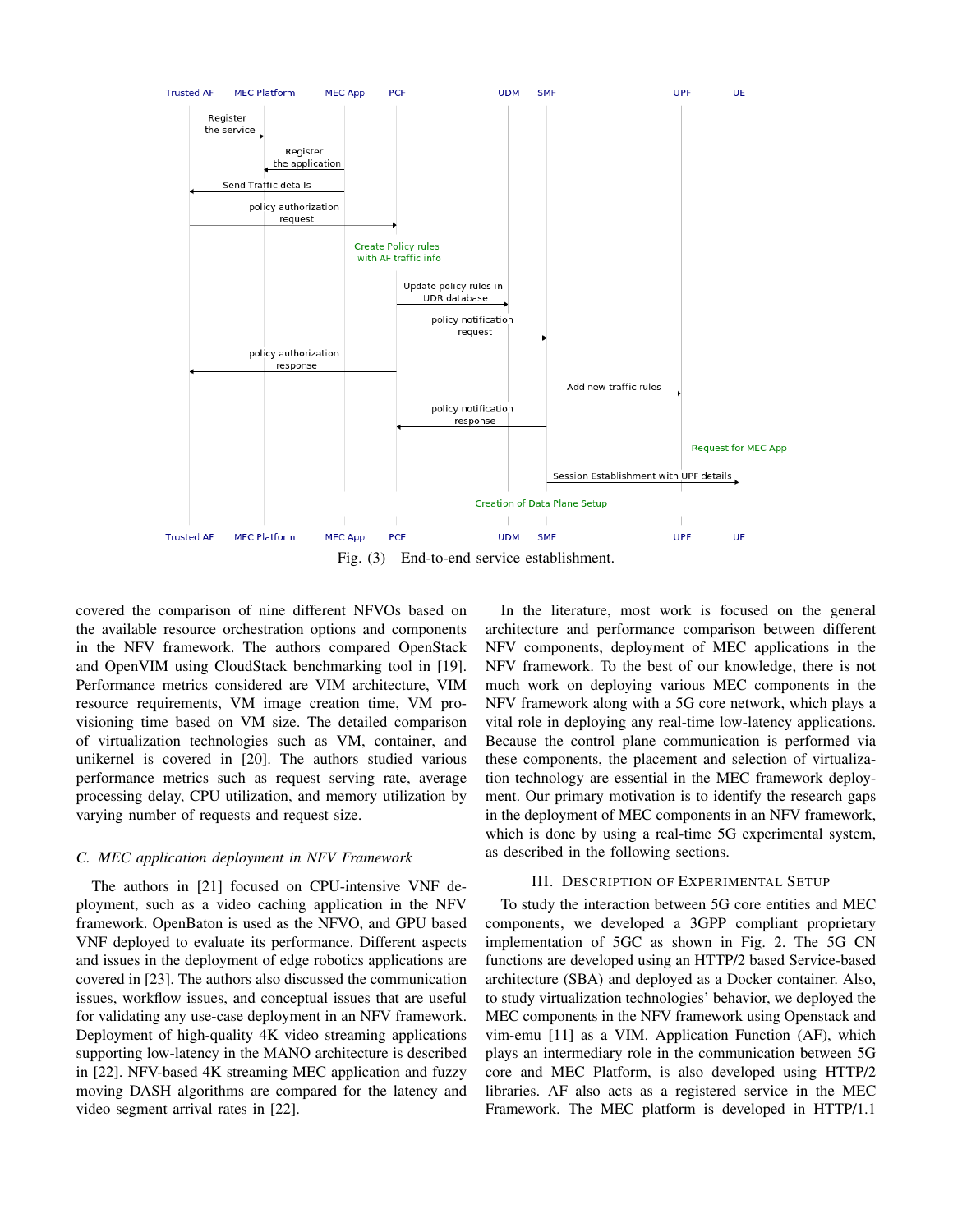using the OpenAPI interface descriptions provided by ETSI Forge [24]. We used real-time DASH based video caching application as our MEC application [25]. The application is divided into two modules, i.e., edge and cloud. The edge module is present at the MEC host, and the cloud module is hosted on the remote central server. Whenever a user requests for video, the request goes to the edge module. If the requested video is available, it returns the video frames, but the edge module sends the request to the cloud server if it is not available. Video frames are then delivered to the user while simultaneously being cached into the edge module's storage.

We have used ETSI OSM (Rel. 6) as our Mobile Edge Orchestrator Orchestrator (MEAO) and MEC Platform Manager (MEPM), which is compliant with the ETSI NFV guidelines. We have considered two VIMs, OpenStack 'Rocky' version and Vim-emu. OpenStack is used to deploy VNFs with VMs, and Vim-emu is used to deploy VNFs in the form of Containers. Docker swarm is used to connect MEC and 5G components. Vim-emu is chosen over Kubernetes for the deployment of Containerized Network Functions (CNF). At the time of this work, the integration of Kubernetes with OSM was new and had not matured. The system specifications used for the deployment of OpenStack and OSM are mentioned in table I.

TABLE (I) System Requirements.

|            | OSM      | OpenStack |
|------------|----------|-----------|
| <b>CPU</b> | 16 Cores | 16 Cores  |
| Memory     | 16 GB    | 16 GB     |
| Storage    | 215 GB   | 215 GB    |

The call flow for end-to-end service establishment with the MEC application and 5G is shown in Fig. 3. Whenever the MEAO instantiates a MEC application, it registers in the MEC platforms service registry. The application's traffic routing details are then sent to the AF, which then forwards these details to the PCF. Upon receiving the routing details from the AF, PCF generates the corresponding PCC rules and sends them to the SMF, which adds these new routing details in the corresponding UPF. During UE session establishment with the 5G core network, SMF forwards the UPF details to UE. Then onwards, UE can directly access the services from the MEC application.

# IV. EXPERIMENTAL EVALUATION OF THE NFV FUNCTIONALITIES IN A MEC FRAMEWORK

This section evaluates the various KPIs of NFV and MEC, such as instantiation/termination time and service response time. It analyzes the impact of different virtualization technologies on the deployment of MEC components.

# *A. Application/VNF Onboarding Procedure*

In the MEC Framework, the functional entities involved in the application package onboarding are the NFV Orchestrator and the VIM. The onboarding process is independent of the selection of VIM. Onboarding of any component of the MEC framework has the following steps:

#### vnfd: vnfd-catalog:

```
vnfd:
id: mep
name: mec_platform
short-name: mec_platform
version: '1.1'
mgmt-interface:
    cp: eth0
vdu:
    id: mep-VM
    name: mec_platform-VM
    count: 1
    vm-flavor:
        vcpu-count: 1
        memory-mb: 512
        storage-gb: 2
    image: "mec_platform"
    interface:
        name: eth0
        type: EXTERNAL
        virtual-interface:
            type: VIRTIO
            bandwidth: '0'
            vpci: 0000:00:0a.0
        external-connection-point-ref: eth0
connection-point:
        name: eth0
        type: VPORT
   Fig. (4) Example VNF Descriptor.
```
- Creation of VIM accounts for OpenStack and vim-emu.
- Creation of MEC platform images suitable to the VIM, i.e., Docker image for Vim-emu and QCOW2 image for OpenStack, respectively, and upload it on VIMs.
- Creation of Virtual Network Function Descriptor (VNFDs) and NSDs to specify the image name, resource requirement, networking, and initial configuration.
- Onboarding of the VNF and NS packages in OSM. This step does not require to specify VIM details.
- Selection of appropriate VIM account at the time of NS instantiation at the NFV Orchestrator.

An example of VNFD to deploy the MEC platform in our experimental setup is shown in Fig. 4.

# *B. Network Service Deployment Time*

To analyze the performance impact of virtualization technology on NFV management entities during service deployment, we consider the following metrics,

- The time required to instantiate or terminate the MEC Platform from NFV Orchestrator.
- The time required to instantiate or terminate the MEC application from NFV Orchestrator.

We created docker images and VM (QCOW2) images of the MEC platform, AF, and MEC application to realize it. The Docker image size for the MEC platform and AF is 1.2GB, and the MEC application is 700MB. The measurements were taken ten times on average with a varying load on the VIM and the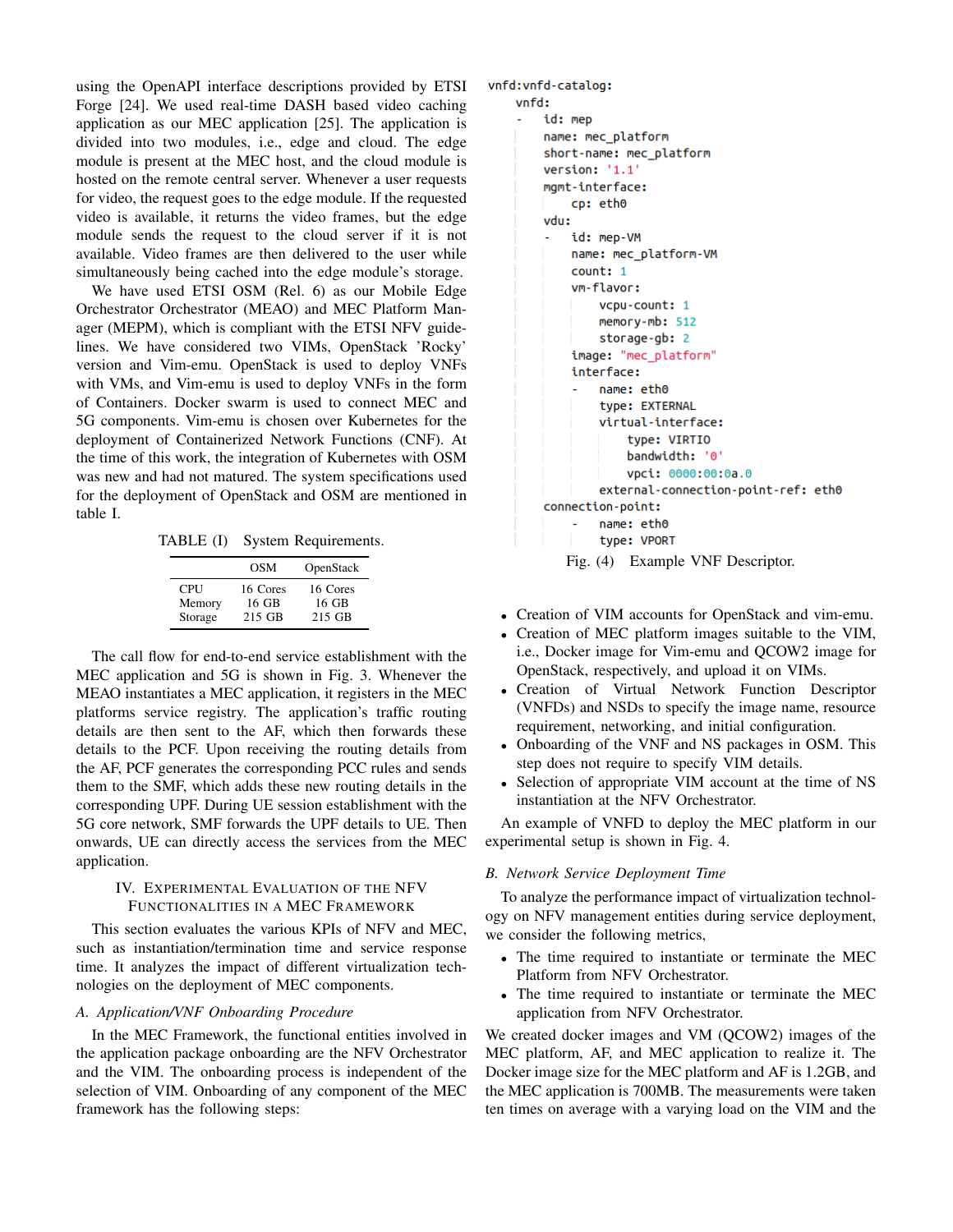

Fig. (5) Impact of Virtualization Technologies on MANO.

NFV Orchestrator. To make a fair comparison between VMs and Containers, the VM image's size was also considered. The details of different flavors used in the experiment are mentioned in Table II. MEC platform and AF are deployed as

| TABLE (II) | VM Flavors. |
|------------|-------------|
|------------|-------------|

|            | ds512M | ds 1 G          | ds2G            |
|------------|--------|-----------------|-----------------|
| <b>CPU</b> |        |                 |                 |
| Memory     | 512 MB | $1$ GB          | $2$ GB          |
| Storage    | $5$ GB | $10 \text{ GB}$ | $10 \text{ GB}$ |

a single NS, Fig. 5.(a) shows the time required to instantiate the MEC platform and AF and register the AF service into the platform's service registry. Fig. 5.(b) shows the time required to de-register the AF service, terminate and cleanup of the MEC platform, and AF. Similarly, Fig. 5.(c) and Fig. 5.(d) shows the time required to instantiate and terminate the MEC application's NS.

It can be seen from Fig. 5.(a) that time required to deploy the MEC platform on containers is less when compared to VMs. Furthermore, we can also see that most of the values are in a small range compared to VMs. Similarly, Fig. 5.(b) shows the time required for terminating the NS is less for containers than VMs. Fig. 5.(c) and Fig. 5.(d) show a similar trend for the deployment of MEC applications. However, there is a higher variation in the measured values than the MEC platform and AF. It can also be noted that the time required in all the cases is affected by the VM flavor, i.e., the larger the VM image size, the more time is required to instantiate/terminate the NS.

From the results, it can be inferred that the Containers perform better than the VMs. Hence, it makes them a perfect choice to be used as Virtualization technology in the quick deployment of the MEC framework. However, Containers lack complete isolation between processes and, thus, the security breach makes them unfavorable. Alternatively, we can use multiple Virtualization technologies to realize the MEC framework, i.e., deploy the MEC platform on VMs and use Containers for MEC applications.

#### *C. Impact on MEC Service Response Time*

In this section, we analyze the impact of virtualization technologies on the MEC Platform services. We only analyze the mandatory services required for service management and MEC application support, i.e., service registry, traffic rules, and DNS rules. Table III shows the response time for these services when deployed on two different VIMs, i.e., Vimemu and OpenStack. From the table, we observe that the response time for both VIMs does not vary significantly. Because of the use of the HTTP request-response model, i.e., the implementation of these services is abstracted from the Virtualization technology. Also, these services are not computeintensive to any virtualization platforms. So irrespective of the underlying virtualization technology, MEC services have the same performance.